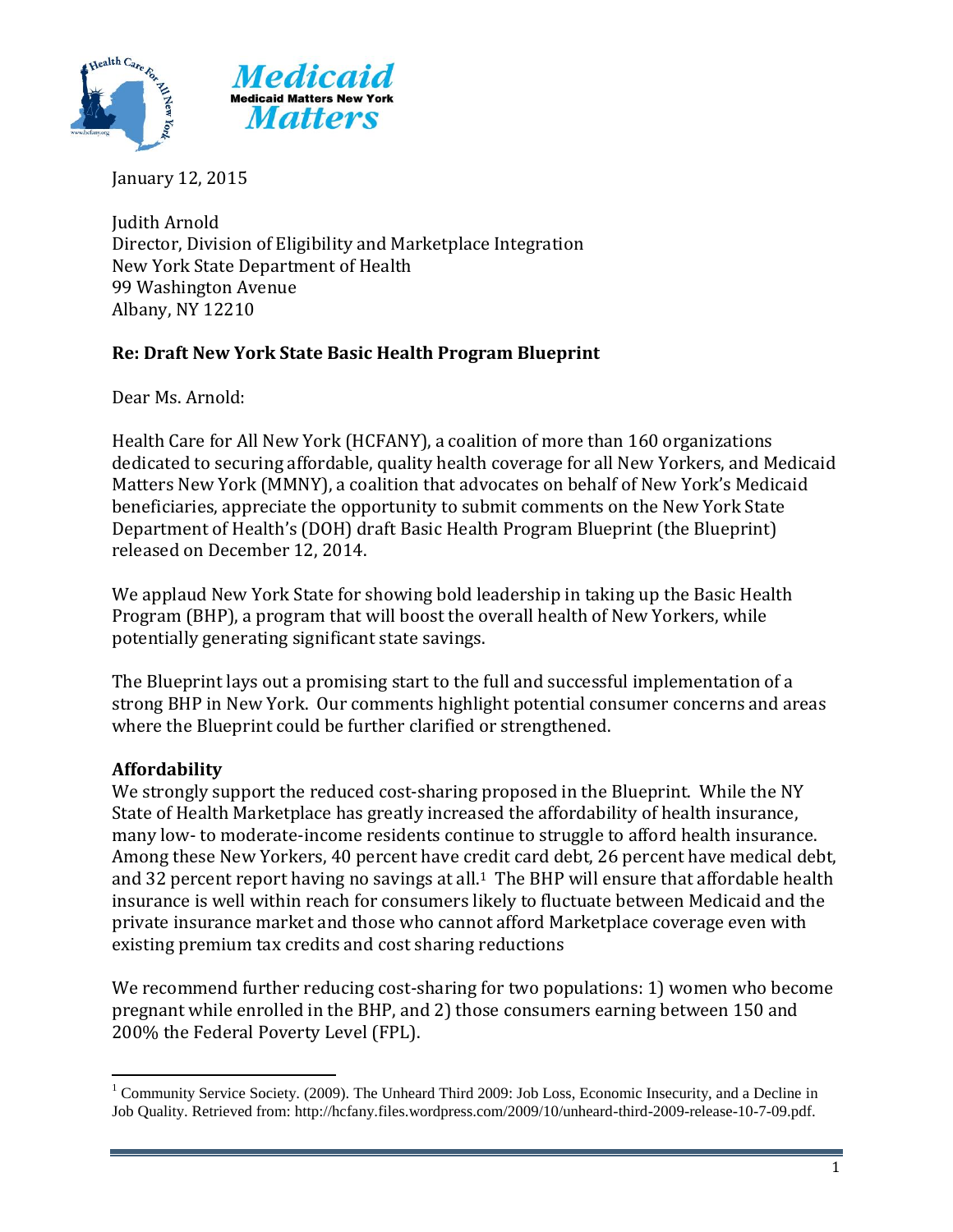

The Blueprint should be amended to address the cost-sharing implications for women who become pregnant while enrolled in the BHP. We recommend the state model BHP costsharing and services for pregnant women after Medicaid coverage. This alignment will promote greater access to necessary perinatal services, while preserving continuity of care.

We are unclear if the co-payment schedule included in the Blueprint is final or simply for illustrative purposes. In the event the schedule is not merely illustrative, we would urge the state to reduce the BHP co-payments for certain benefits for beneficiaries between 150 and 200% FPL. Table 1, below, compares the cost-sharing of the proposed BHP with the QHP cost-sharing levels after applicable premium tax-credits and cost-sharing reductions. For physical, occupational and speech therapies; emergency room services; ambulance services; and urgent care, consumer cost-sharing requirements are the same for both the QHP and BHP products. Co-payments for these services should be lowered in the BHP to ensure improved affordability across all services.

|                                        | Basic Health Program Silver QHP (150-200) |                     |
|----------------------------------------|-------------------------------------------|---------------------|
| <b>Federal Poverty Level</b>           | 150 - 200%                                | 150-200%            |
| <b>Actuarial Value</b>                 | 90-95%                                    | 86-88%              |
| Premium                                | \$20                                      | \$57-121            |
| <b>TYPE OF SERVICE</b>                 |                                           |                     |
| Deductible (single)                    | \$0                                       | \$250               |
| MAXIMUM OUT-OF-POCKET LIMIT            |                                           |                     |
| (single) includes the deductible       | \$2,000                                   | \$2,000             |
| <b>COST SHARING - MEDICAL SERVICES</b> |                                           |                     |
| Inpatient Facilitiy                    | \$150 per admission                       | \$250 per admission |
| <b>Outpatient Facility (Clinic)</b>    | \$50                                      | \$78                |
| <b>Outpatient Facility (Private)</b>   | \$50                                      | \$78                |
| Surgeon                                | \$50                                      | \$75                |
| <b>PCP</b>                             | \$15                                      | \$15                |
| Specialist                             | \$25                                      | \$35                |
| PT/OT/ST Therapies                     | \$25                                      | \$25                |
| <b>ER</b>                              | \$75                                      | \$75                |
| Ambulance                              | \$75                                      | \$75                |
| <b>Urgent Care</b>                     | \$50                                      | \$50                |
| <b>DME/Medical Supplies</b>            | 5%                                        | 10%                 |

#### **Table 1: Cost-Sharing Comparison for Consumers between 150 – 200% FPL**

We support the use of a two-tier cost-sharing structure: one level for those earning less than 150% of FPL, and another for those between 150 and 200% FPL. The simplified costsharing structure will promote affordability and administrative simplicity. We are additionally grateful that the state has adopted co-premiums of no more than \$20 per month, especially considering the financial strain faced by many potential BHP enrollees.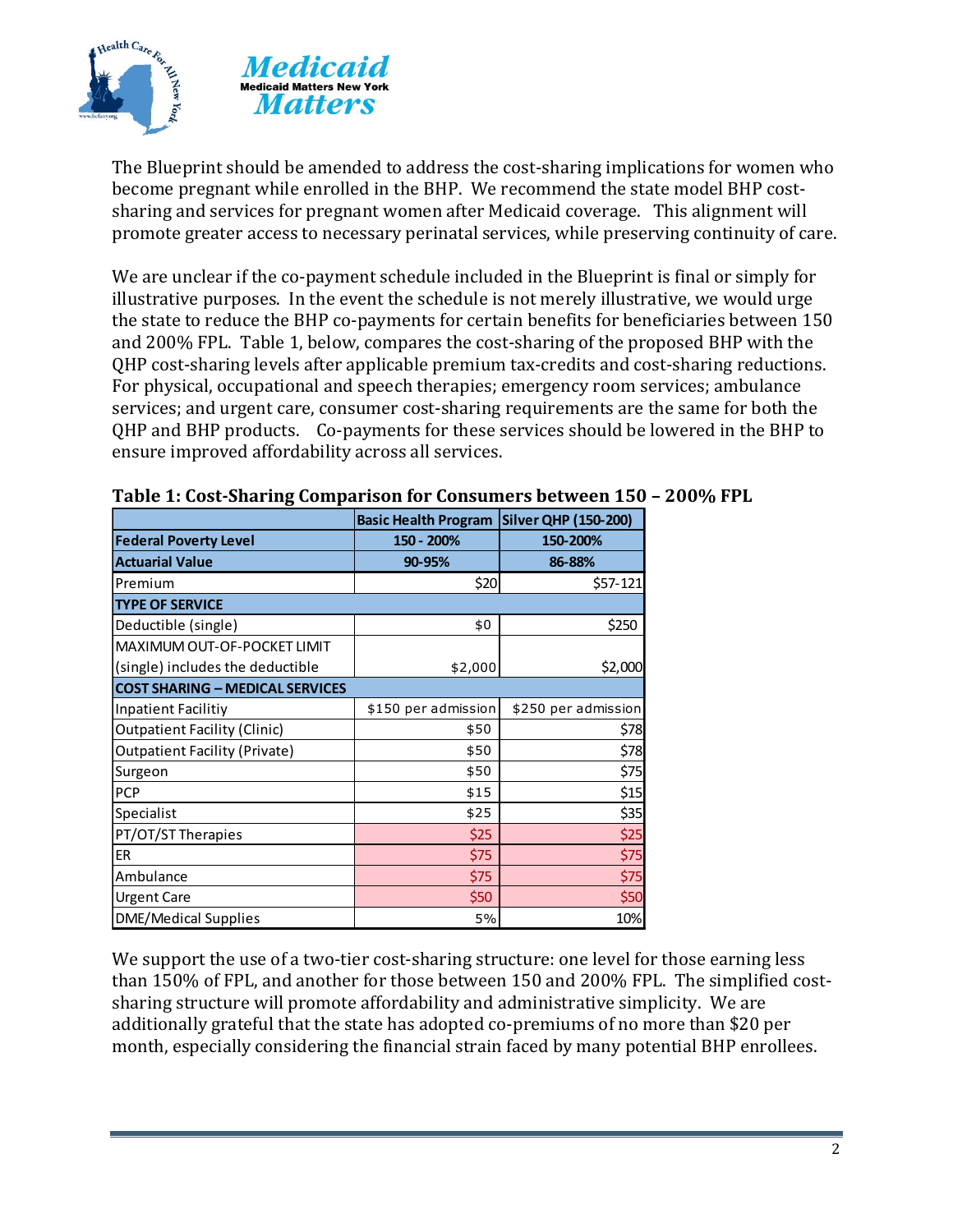



## **Benefits**

We support the comprehensiveness of benefits included in the BHP benefits package. Access to a full range of health care benefits will help ensure that BHP consumers can make significant personal health gains. We particularly applaud the inclusion of a full reproductive health benefit. We are thankful for New York's decision to ensure access to this important service. We would like clarification on how all women covered under BHP will be able to access reproductive health care services.

We additionally request clarity regarding the prescription drug formulary included in the BHP benefit package. Specifically, we wish to understand if the formulary will be at the discretion of a procured BHP carrier, or if it will be more closely aligned with a typical Medicaid formulary. The generosity of the formulary will be particularly important for the Aliessa immigrant population, who may be accustomed to the Medicaid formulary.

### **Eligibility and Enrollment**

We generally support the eligibility and enrollment protocols proposed in the Blueprint. We applaud the adoption of continuous enrollment. Continuous enrollment will facilitate greater BHP take-up rates. Additionally, we strongly support the decision to align income verification protocols with existing Marketplace procedures, rather than using Medicaid rules. Under the Blueprint proposal, the Marketplace will give consumers 90 days of coverage at the cost-sharing level that corresponds with their stated income during which they can submit appropriate documentation. This procedure will help eliminate unnecessary gaps in coverage potentially caused by document delays.

We urge the state to reconsider its decision not to provide continuous coverage under the BHP. Continuous coverage minimizes confusion about health insurance coverage and the disruptions in care that can be caused by having to change insurance providers, and therefore provider networks, mid-year. Continuous coverage is particularly important for people who have unpredictable and fluctuating income. Such individual's projected annual income could change from month-to-month causing an individual to shift in and out of BHP coverage and between different insurance programs and products. Moreover, the Aliessa population should retain the right to continuous coverage that their counterparts in the Medicaid program have.

Because there are people who may want to opt out of continuous coverage, we recommend that the BHP program offer optional continuous coverage whereby a person may remain in BHP despite a change in eligibility or have the option of dropping BHP coverage prior to the end of the 12-month eligibility period in order to enroll in other health insurance. We acknowledge this may require federal approval, and urge the state to make such a request.

Considering that a substantial number of BHP beneficiaries will be from the Aliessa statefunded Medicaid population, we request the state to adopt Medicaid point-in-time income determination protocols for all BHP consumers, basing eligibility on current monthly income rather than projected annual income.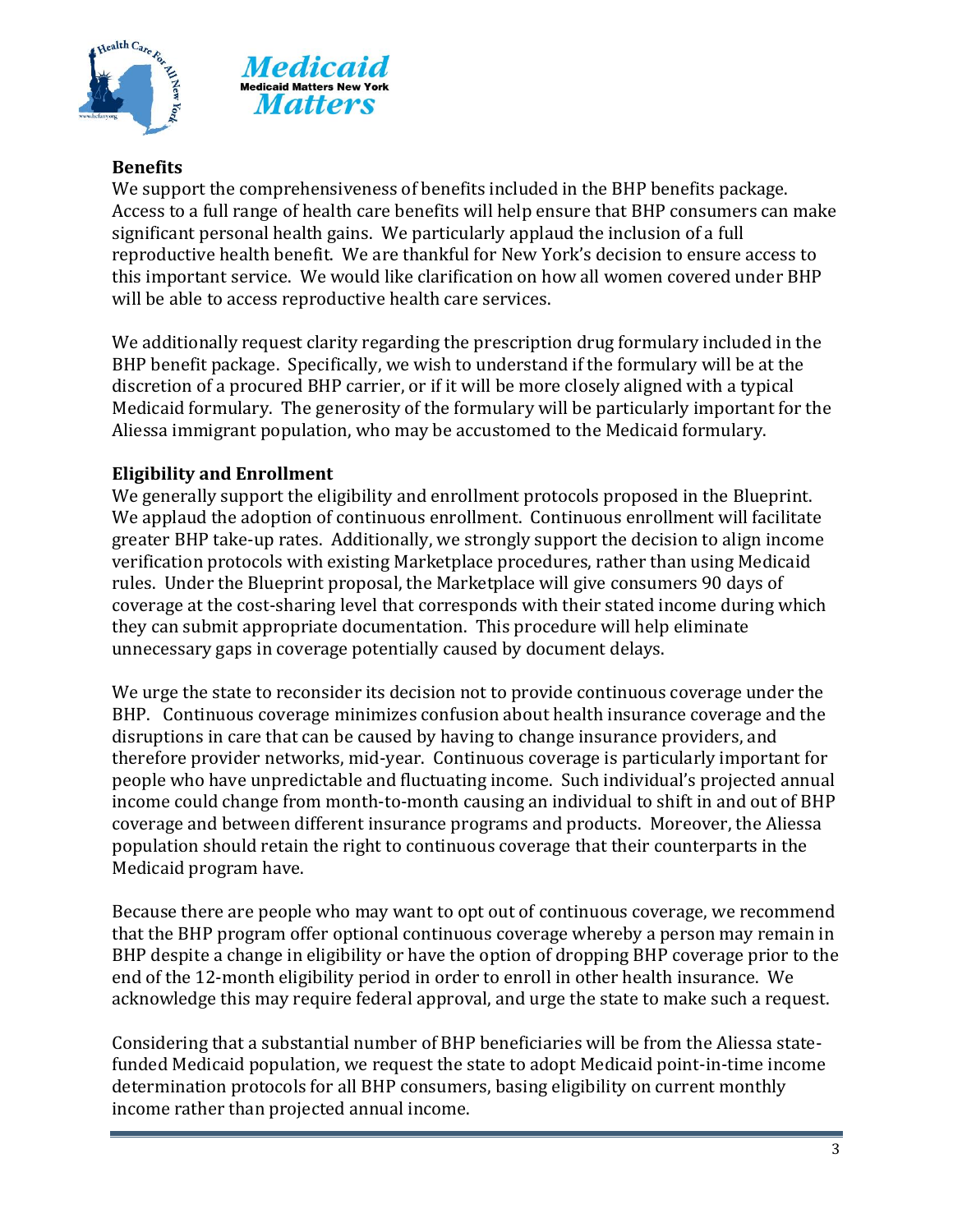



# **Reconciliation**

We request clarification on whether BHP recipients will be subject to an income reconciliation process like the one used for Advanced Premium Tax Credit recipients. We ask that reconciliation not occur for BHP recipients and that if such a process is used, there be no recoupment.

## **Transition of the Aliessa Population**

As the Aliessa population transitions into the BHP, DOH will need to work carefully to ensure that this population is no worse off than they would be under the state-only Medicaid program. We have several questions pertaining to the availability of certain Medicaid benefits within BHP for the Aliessa population. These questions include, but are not limited to, the following:

- What will the process be for ensuring that Aliessa immigrants have the same copays and copay protections currently available under the Medicaid program?
- Will Aliessa immigrants have access to OTDA fair hearings, like their counterparts in the Medicaid program and will they be entitled to the same due process protections as those available under Medicaid, including aid-continuing?
- Will Aliessa applicants be entitled to a BHP effective date of the month of application and three month's retroactive coverage?
- Will Aliessa immigrants get Medicaid protections such as "prescriber prevails"?

### **Access to Community Providers**

We are concerned that the proposed provider reimbursement scheme may inadvertently undermine Federally Qualified Health Centers' (FQHCs) financial security. A potential reduction in the reimbursement rate received by FQHCs could put downward pressure on the number of providers serving the BHP population. 86 percent of FQHC patients are below 200% FPL and a majority receive Medicaid. It is likely that many potential BHP enrollees currently receive care at an FQHC.

FQHCs are entitled to a federally mandated reimbursement per-visit rate for all Medicaid visits – whether fee-for-service or managed care - known as a "prospective payment system" (PPS.) Federal law permits Medicaid Managed Care Organizations (MCOs) to pay FQHCs a negotiated per-visit rate lower than PPS as long as it is "not less" than the amount they pay to non-FQHC providers for the same services. To ensure that FQHCs are reimbursed their total PPS rate federal law requires the State to make a direct supplemental payment to FQHCs to cover the difference between the MCO rate and the PPS rate, i.e. "wraparound" payment.

Under the Blueprint, it remains unclear as to whether or not FQHCs will receive the PPS rate for visits by consumers who would have previously been covered by Medicaid. The PPS rate ensures that FQHCs are able to provide high-quality, cost effective health care, including care-coordination, primary care and preventative services, for vulnerable populations that may not otherwise have access to these services. In order to prevent